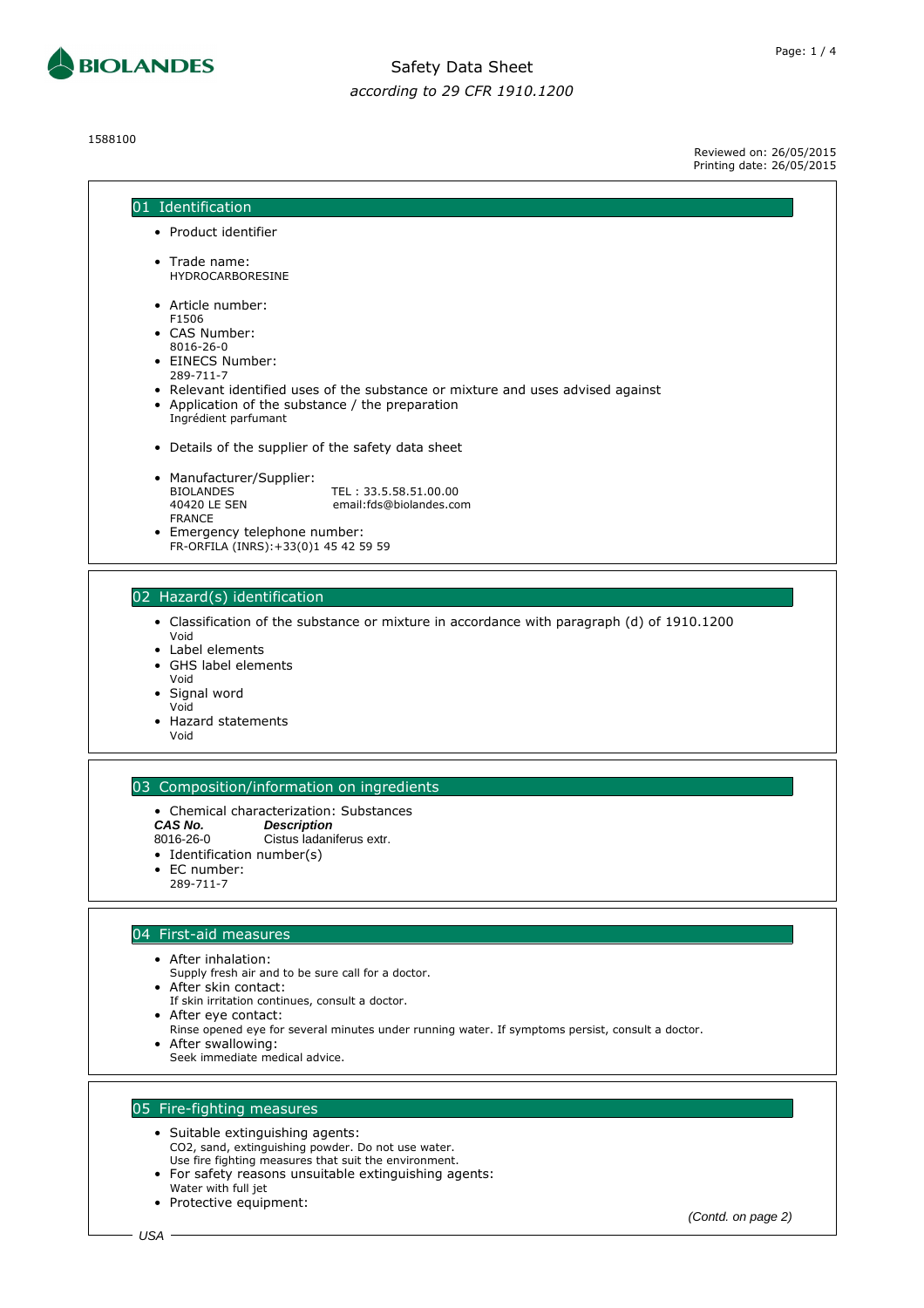

1588100

Reviewed on: 26/05/2015 Printing date: 26/05/2015

#### **PRODUCT : HYDROCARBORESINE**

Do not inhale explosion gases or combustion gases. • Additional information

Cool endangered receptacles with water spray.

### 06 Accidental release measures

- Personal precautions, protective equipment and emergency procedures Keep away from ignition sources
- Methods and material for containment and cleaning up: Dispose of the collected material according to regulations.

#### 09 Physical and chemical properties

#### **General Information**

- **Appearance:**
- 

**Form:** liquid to semi-crystallized **Color:** amber to brown

(Contd. on page 3)





(Contd. of page 1)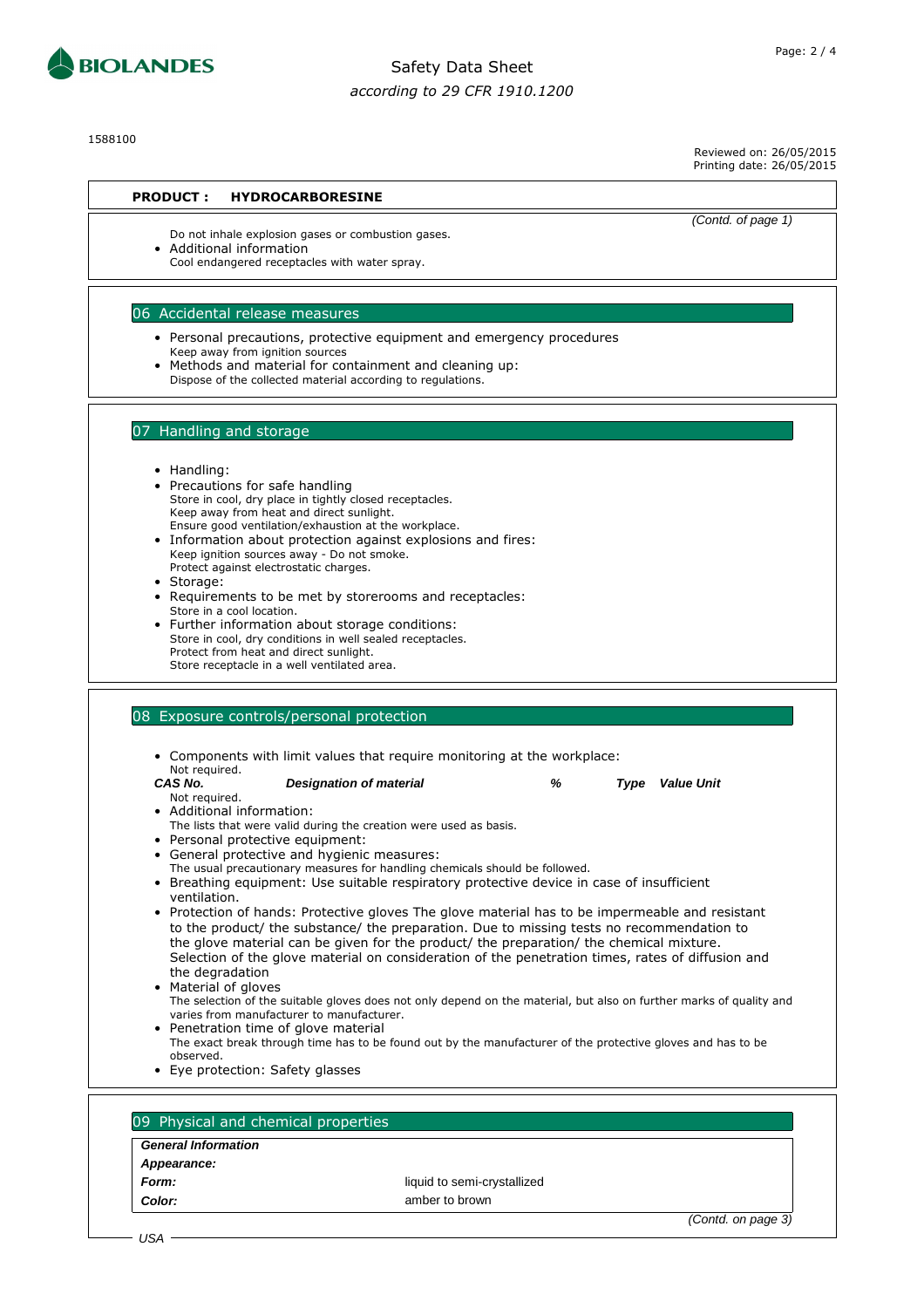

1588100

Reviewed on: 26/05/2015 Printing date: 26/05/2015

|                                          |                                             | (Contd. of page 2) |
|------------------------------------------|---------------------------------------------|--------------------|
| Odor:                                    | amber                                       |                    |
| <b>Odour threshold:</b>                  | Not determined.                             |                    |
| <b>Change in condition</b>               |                                             |                    |
| <b>Boiling point/Boiling range:</b>      | Undetermined.                               |                    |
| <b>Flash point:</b>                      | NFT 60-103 CC<br>100 $^{\circ}$ C<br>$\geq$ |                    |
| Flammability (solid, gaseous):           | Undetermined.                               |                    |
| Auto igniting:                           | Undetermined.                               |                    |
| Danger of explosion:                     | Undetermined.                               |                    |
| Vapor pressure:                          | Not determined.                             |                    |
| Density:                                 | Not determined.                             |                    |
| Solubility in / Miscibility with         |                                             |                    |
| Water:                                   | Not determined.                             |                    |
| Partition coefficient (n-octanol/water): | Not determined.                             |                    |

#### 10 Stability and reactivity

- Thermal decomposition / conditions to be avoided:
- Undetermined.
- Hazardous decomposition products: Undetermined.

#### 11 Toxicological information

- Acute toxicity:
- Not determined.
- Additional toxicological information:
	- The substance is not subject to classification.

### 12 Ecological information

- Aquatic toxicity:
- No further relevant information available. • Persistence and degradability
- Not determined.
- Behavior in environmental systems: Not determined.
- Ecotoxical effects:
- Not determined.
- Additional ecological information:
- General notes:
	- Do not allow product to reach ground water, water course or sewage system.

### 13 Disposal considerations

- Waste treatment methods
- Recommendation:
	- Must be specially treated adhering to official regulations.
- Uncleaned packagings:
- Recommendation: Disposal must be made according to official regulations.

USA

(Contd. on page 4)